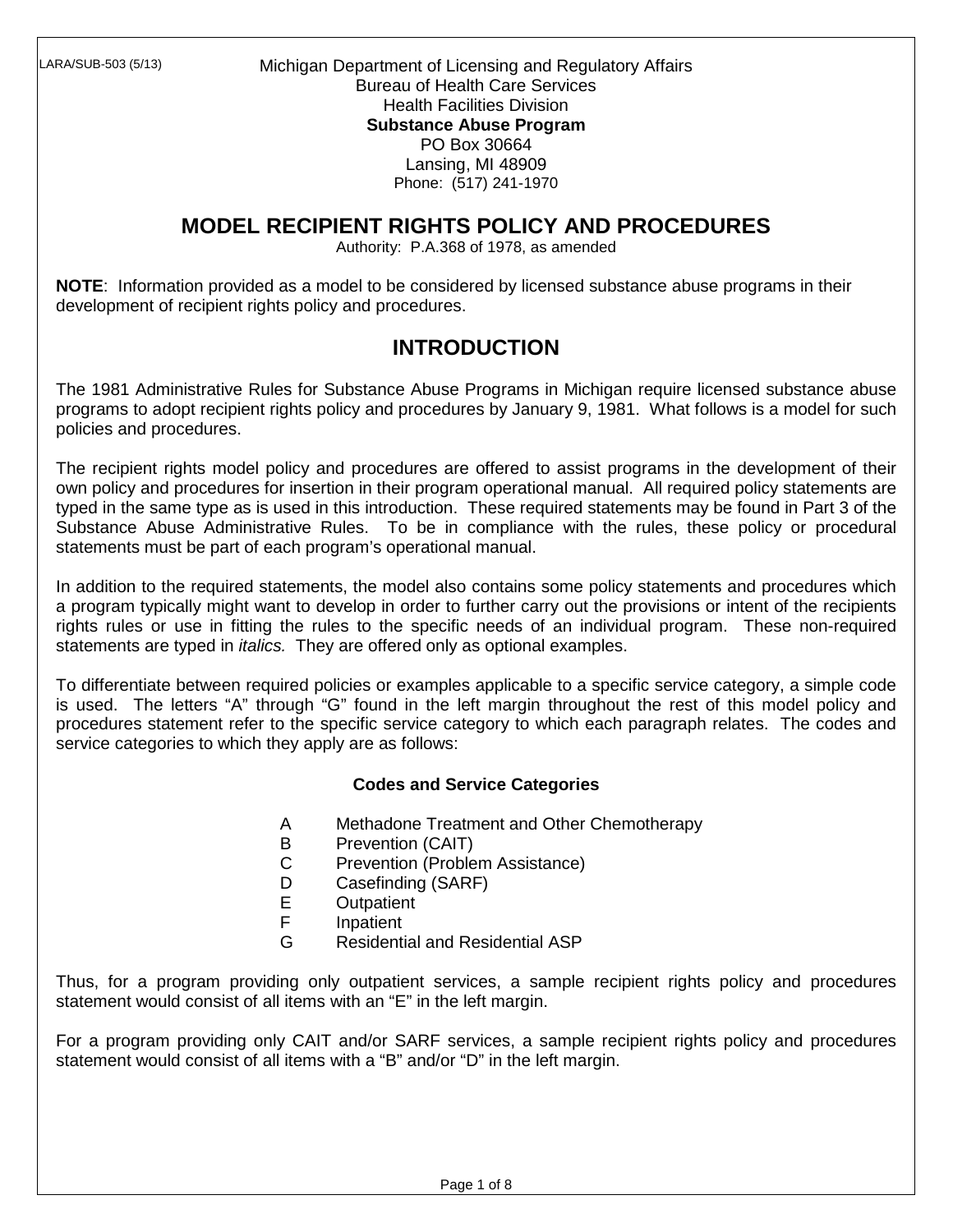Programs should review the model statements and use them if they are of assistance in the development of the program's own recipient rights policy and procedures. If other issues arise in the development of these policies and procedures, please contact your Substance Abuse Licensing consultant.

Download the Recipient Rights Complaint Form (LARA/SUB-504) and/or the Recipient Rights Investigation Report (LARA/SUB-505) at www.michigan.gov/healthfacilities. A complete set of forms are provided in the Recipient Rights Manual.

Questions regarding the content of this document and/or requests for forms may be directed to:

MICHIGAN DEPARTMENT OF LICENSING AND REGULATORY AFFAIRS Bureau of Health Care Services Health Facilities Division **Substance Abuse Program**  P.O. Box 30664 Lansing, MI 48909 Phone: (517) 241-1970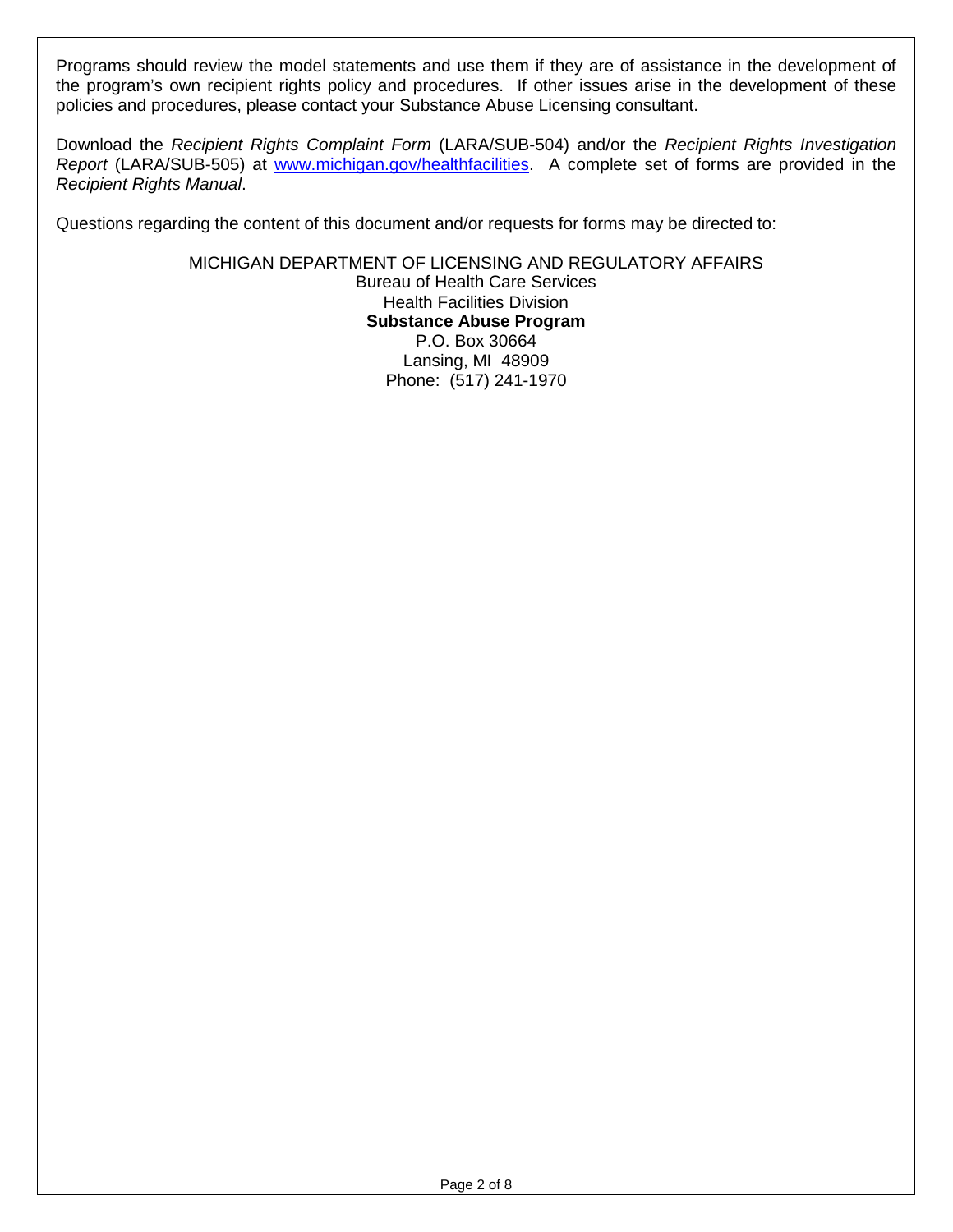### **RECIPIENT RIGHTS POLICIES AND PROCEDURES**

#### **ADOPTED BY XYZ SUBSTANCE ABUSE PROGRAM GOVERNING AUTHORITY ON 1-5-82**

## **CODE**

- **ABCDEFG** As required by R 325.14302 of the Administrative Rules for Substance Abuse Service Programs in Michigan, the following policies and procedures were considered and adopted by majority vote of our governing authority on (date of adoption).
- **ADEFG** As of (date of adoption), a recipient rights subcommittee\*will perform the function of overseeing recipient rights activities to insure compliance with R 325.14301 to R325.14306 of the Administrative Rules for Substance Abuse Service Programs in Michigan and the following policies and procedures. It shall also be the responsibility of the subcommittee to annually review these policies and procedures to consider necessary revisions. Documentation of this annual review and the majority approval of the governing body shall become a part of the administrative record, as shall other pertinent findings of the subcommittee.

#### **SPECIFIC RECIPIENT RIGHTS**

Listed below are the specific recipient rights adopted by the governing authority:

- **ABCDEFG** (1) A recipient as defined in the 1981 Administrative Rules for Substance Abuse Service Programs in Michigan shall not be denied appropriate service on the basis of race, color, national origin, religion, sex, age, mental or physical handicap, marital status, sexual preference, or political beliefs. The recipient rights subcommittee shall annually review and comment on all program policies and procedures with the goal of identifying any that are discriminatory in nature.
- **G** As the services offered by our halfway home are limited to women, the reference to "sex" is qualified. It is the determination of the governing authority that the term "appropriate service" allows this exclusion to be made it is also recognized that the law disallows admission to women who have not reached the age of 18 years, unless the courts specifically allow admission.
- **ADEFG** (2) The admission of a recipient to this program, or the provisions of prevention services, shall not result in the recipient being deprived of any rights, privileges, or benefits which are guaranteed to individuals by state or federal law or by the state or federal constitution.
- **ADEFG** (3) A recipient may present grievances or suggested changes in program policies and services to the program staff, to governmental officials, or to another person within or outside the program. In this process, the program shall not in any way restrain the recipient.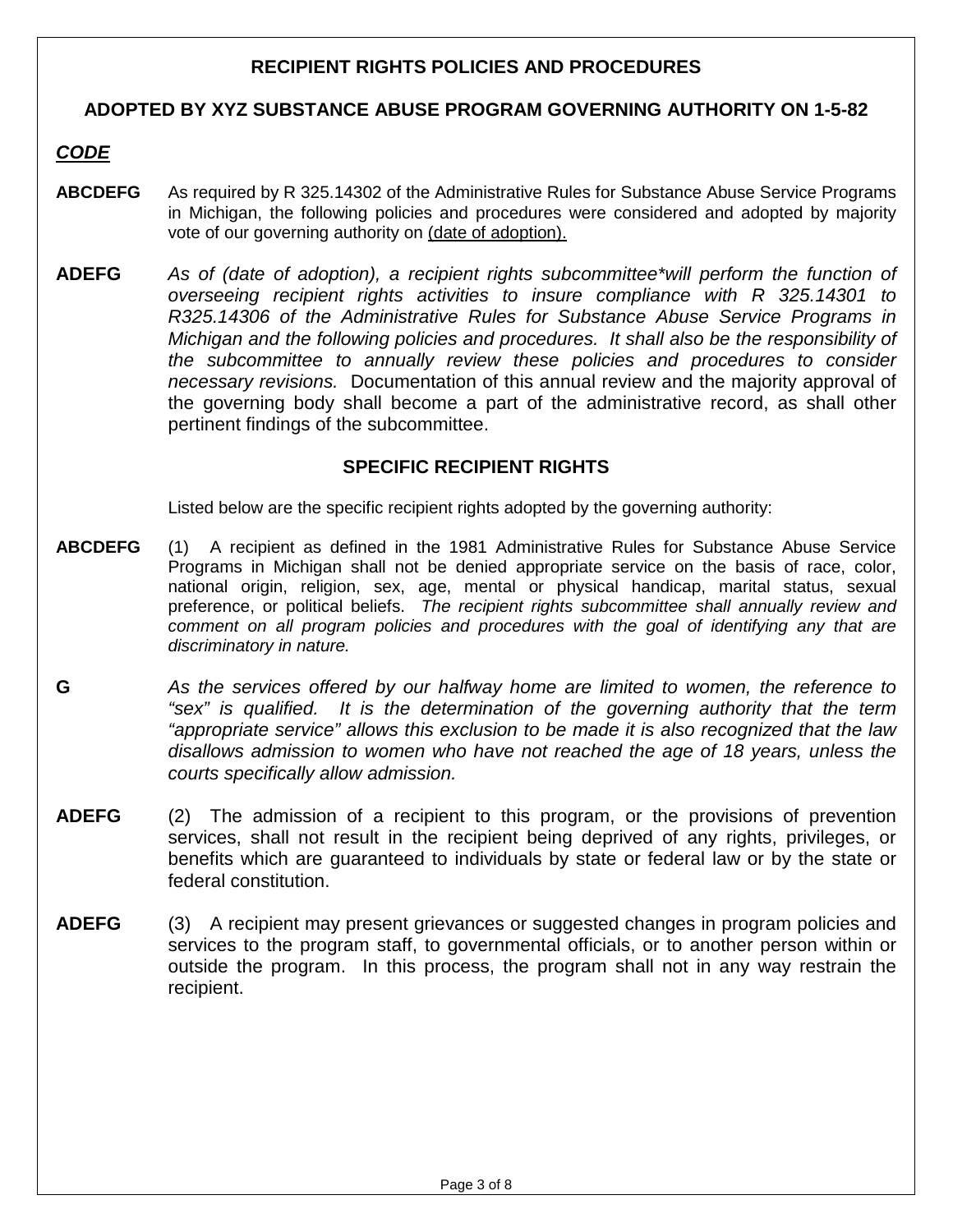| <b>ADEFG</b> | (4) A recipient has the right to review, copy, or receive a summary of his or her<br>program records, unless in the judgment of the Program Director, such actions will be<br>detrimental to the recipient or to others for either of the following reasons:                                                                                                                                                                                                                                                   |
|--------------|----------------------------------------------------------------------------------------------------------------------------------------------------------------------------------------------------------------------------------------------------------------------------------------------------------------------------------------------------------------------------------------------------------------------------------------------------------------------------------------------------------------|
|              | (a) Granting the request for disclosure will cause substantial harm to the<br>relationship between the recipient and the program or to the program's capacity<br>to provide services in general.                                                                                                                                                                                                                                                                                                               |
|              | (b) Granting the request for disclosure will cause substantial harm to the recipient.                                                                                                                                                                                                                                                                                                                                                                                                                          |
|              | If the Program Director determines that such action will be detrimental, the recipient is<br>allowed to review non-detrimental portions of the record or a summary of the record. If<br>a recipient is denied the right to review all or part of his or her record, the reason for the<br>denial shall be stated to the recipient. An explanation of what portions of the record are<br>detrimental and for what reasons, shall be stated in the client record and shall be signed<br>by the Program Director. |
|              | All requests to review records will be directed to the Program Director who is the only<br>staff member authorized to grant such requests.                                                                                                                                                                                                                                                                                                                                                                     |
| *NOTE -      | The recipient right rules do not specifically require that the governing body form a<br>subcommittee. The rules do require the governing body to adopt official policies and<br>procedures and document annual review of the policies and procedures.                                                                                                                                                                                                                                                          |
| <b>ADEFG</b> | (5) A program staff member shall not physically or mentally abuse or neglect or<br>sexually abuse a recipient as the terms "abuse" and "neglect" are defined in the<br>Substance Abuse Licensing Section Administrative Rules.*                                                                                                                                                                                                                                                                                |
| <b>ADEFG</b> | (6) A recipient has the right to review our written fee schedule. Any revisions of fees<br>will be approved by the governing authority and all recipients will be notified at least two<br>weeks in advance. The program intake worker will give each applicant a summary of<br>our fees during the intake interview.                                                                                                                                                                                          |
| <b>ADEFG</b> | A recipient is entitled to receive an explanation of his or her bill upon request,<br>(7)<br>regardless of the source of payment.                                                                                                                                                                                                                                                                                                                                                                              |
|              | This responsibility has been assigned to the office manager. The program orientation<br>materials inform recipients of the procedure to follow to obtain the explanations from the<br>office manager.                                                                                                                                                                                                                                                                                                          |
| <b>ADEFG</b> | (8) Should this program engage in any experimental or research procedure, any or all<br>recipients will be advised as to the procedures to be used, and have the right to refuse<br>participation in the experiment or research without jeopardizing their continuing<br>services. State and federal rules and regulations concerning research involving human<br>subjects will be reviewed and followed.                                                                                                      |
| <b>AEFG</b>  | A recipient shall participate in the development of his or her treatment plan.<br>(9)                                                                                                                                                                                                                                                                                                                                                                                                                          |
|              | Counseling staff will inform recipients that development of a treatment plan is a<br>cooperative effort between counselor and client. It is the policy of this program that both                                                                                                                                                                                                                                                                                                                               |

Page 4 of 8

the client and counselor sign the treatment plan\*\* and any major revisions of that plan.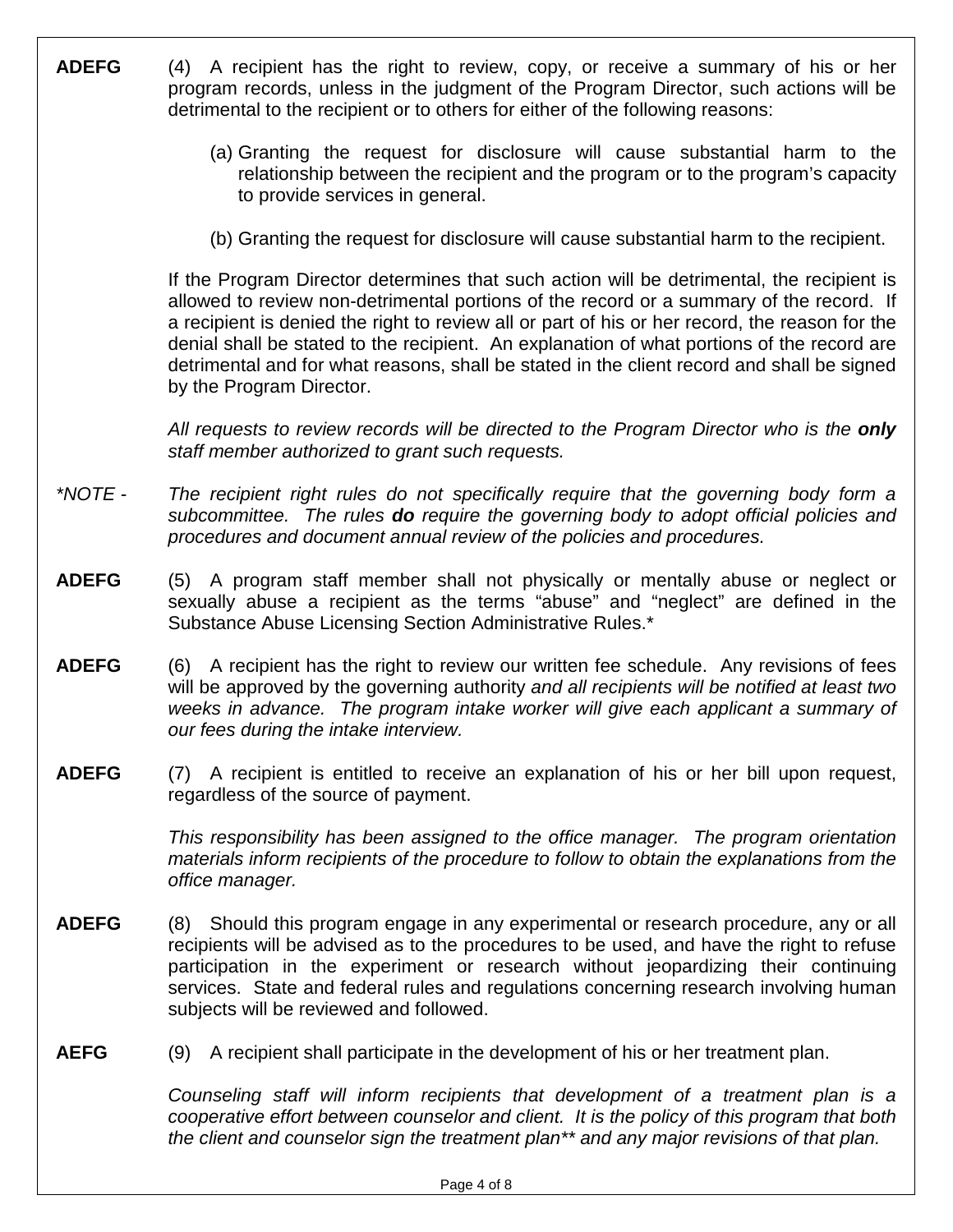- **AEFG** (10) A client has the right to refuse treatment and to be informed of the consequences of that refusal. When a refusal of treatment prevents this program from providing services according to ethical and professional standards, the relationship with the recipient may be terminated, with the program director's written approval, upon reasonable notice. Reasons for termination will be recorded in the client's case file in the discharge summary.
- **AEFG** (11) Upon admission, each client/resident is provided with program/house rules, which are also posted in public places in the program. These program/house rules inform new clients/residents of the infractions which can lead to discharge. The rules also describe the mechanism for appealing a discharge decision and which staff have authority to discharge. The client/resident signs a form that documents that a written copy of program/house rules has been received and questions about it answered. This form is maintained in the client/resident's client file. Discharge is for a period of at least 30 days.
- **AEFG** (12) A recipient shall have the benefits, side effects, and risks associated with the use of any drugs fully explained in language which is understood by the recipient. program medical director is responsible for providing this explanation or for designating staff to do it. All clients receiving medication must sign an informed consent form.
- **ADEFG** (13) A recipient has the right to give prior informed consent, consistent with federal confidentiality regulations, for the use and future disposition of products of special observation and audiovisual techniques, such as one-way vision mirrors, tape recorders, television, movies, or photographs.
- **ADEFG** (14) Fingerprints may be taken and used in connection with treatment or research or to determine the name of a recipient only if expressed written consent has been obtained from the recipient. Fingerprints shall be kept as a separate part of the recipient's record and shall be destroyed or returned to the recipient when the fingerprints are no longer essential to treatment or research.
- **FG** (15) A recipient has the right to associate and have private communications and consultations with his or her physician and attorney.
- \*NOTE Programs utilizing confrontation type therapy will need to be specific in their policies and procedures concerning this right. The program should inform the recipients that confrontation is a part of the treatment plan and that clients may refuse services and be informed of the consequences of their refusal.
- \*\*NOTE Client signature on the treatment plan is not required by licensing rules.
- **FG** (16) Our policy concerning visitors is posted in the lobby which is "a public place" where all applicants, residents, or visitors can view it.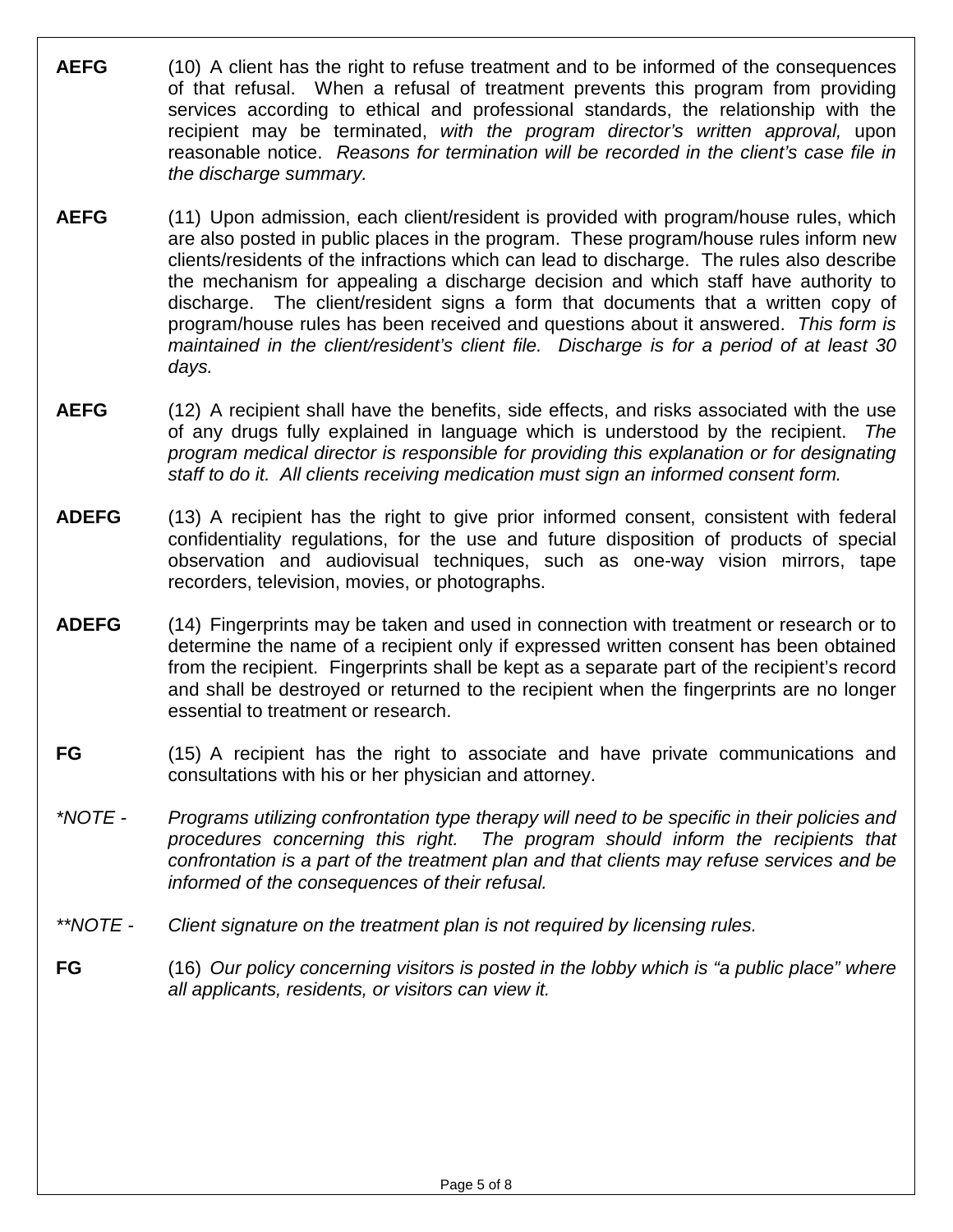**FG** (17) (Restriction of right) It is the policy of this program that no resident be allowed visits from family members, friends, or other persons during the first 30 days of admission. It is the experience of this program that this is an important therapeutic ingredient in helping the resident alter established behavior patterns and settle into the therapeutic process.

> Exceptions may be granted by the program director under compelling circumstances. Any restrictions of visitation rights beyond the initial 30 day period must be described and justified in the resident's individual treatment plan. When visitation privileges are granted, visitors will be seen in the visiting area between the hours of 7:30 to 10:30 p.m.

> The resident must sign a form prior to admission, documenting acceptance of the above described limitation on visits. A copy of the form will be maintained in the resident's client file. The resident will also receive a written description of the visitation hours in the pamphlet orienting him or her to our program.

- **FG** (18) To protect the privacy of all other recipients, the program director shall ensure, to the extent reasonable and possible, that the visitors of recipients will only see or have contact with the individual they have reason to visit. When visitors are expected, notification will be made on the bulletin board 24 hours in advance, whenever feasible. In general, visitors will not be allowed on the floor where residents have their bedrooms unless at least 30 minutes prior notice is given to residents so they may close their doors if they prefer.
- **FG** (19) A recipient has the right to be free from physical and chemical restraints, except those authorized in writing by a physician for a specified and limited time. Written policies and procedures which set forth the circumstances that require the use of restraints and which designate the program personnel responsible for applying restraints have been approved in writing by our physician and have been adopted by the program governing authority. Restraints may be applied in an emergency to protect the recipient from injury to self or others. The restraint shall be applied by designated staff. Such action shall be reported to our physician immediately and shall be reduced to writing in the client record within 24 hours.
- **FG** (20) A recipient has the right to be free from doing work which the program would otherwise employ someone else to do, unless the work and the rationale for its therapeutic benefit are included in program policy or in the treatment plan for the recipient.
- **FG** (21) A recipient has the right to a reasonable amount of personal storage space for clothing and other personal property. All such items shall be returned upon discharge.
- **FG** (22) A recipient has the right to deposit money, earnings, or income in his or her name in an account with a commercial financial institution. A recipient has the right to get money from the account and to spend it or use it as he or she chooses, unless restricted by the treatment plan for the recipient. A recipient has the right to receive all money or other belongings held for him or her by the program within 24 hours of discharge.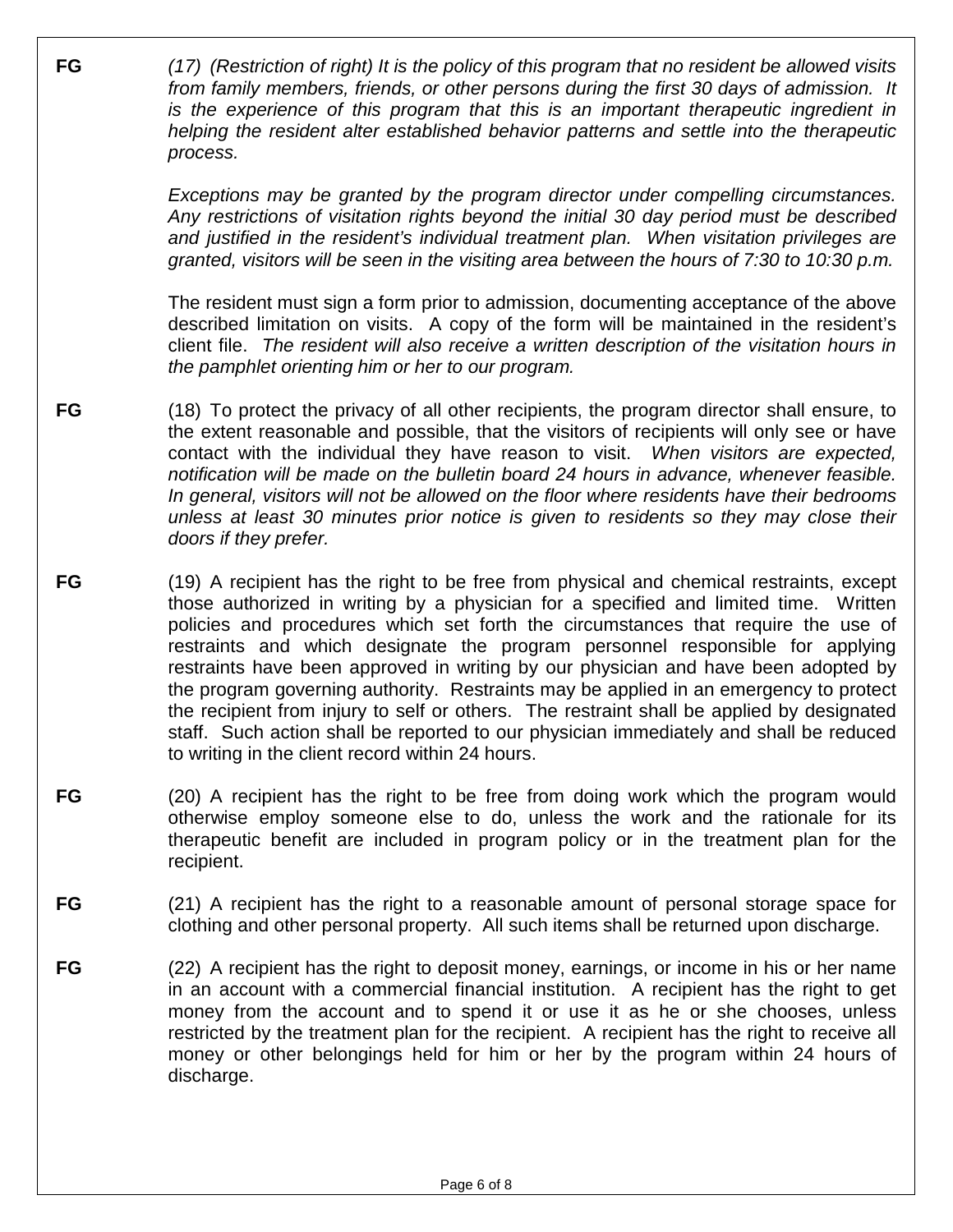**ADEFG** (23) These policies and procedures shall be provided to each member of the program staff. Each staff member shall review this material and shall sign a form which indicates that he or she understands, and shall abide by this program's recipient rights policy and procedures. It is the responsibility of the program director to insure that each staff member fully comprehends the intent of the policies and procedures. A copy of the signed form will be maintained in the staff member's personnel file; a second copy will be retained by the staff member. **ADEFG** (24) The program director shall designate one staff member to function as the program rights advisor. The rights advisor shall: (a) Attend all of the Substance Abuse Licensing training pertaining to recipient rights. (b) Receive and investigate all recipient rights complaints independent of interference or reprisal from program administration. (c) Communicate directly with the Coordinating Agency Rights Consultant when necessary. **AEFG** (25) The staff member designated as rights advisor shall not be a provider of counseling services where staffing permits. **ADEFG** (26) Rights of recipients shall be displayed in a public place on a poster to be provided by BSAS. The poster will indicate the designated rights advisor's name and telephone number and the regional rights consultant's name, address, and phone number. **ADEFG** (27) As part of the intake or admission process, each recipient will receive a brochure which summarizes recipient rights. The brochure must either have been provided by BSAS, or been approved by BSAS. **ADEFG** (28) It is the responsibility of the intake worker or counselor to explain each right listed on the brochure to the recipient. The recipient will then be requested to sign the *rights* acknowledgment form to indicate understanding of the rights. If he or she refused to sign, then the refusal and reason given is noted in the client file by the intake worker. **ADEFG** (29) If the recipient is incapacitated, he or she shall be presented with the previously mentioned brochure, explanation of rights, and opportunity to document understanding of the rights as soon as feasible, but not more than 72 hours after admission. **BC** (30) Any program announcement, brochure, or other written communication that describes our program's substance abuse prevention services shall state the following: "Recipients of substance abuse services have rights protected by state and federal law and promulgated rules." For information contact (staff name, address, phone) of the Bureau of Health Care Services, Health Facilities Division, Substance Abuse Program, Recipients Rights Coordinator, P.O. Box 30664, Lansing, MI 48909.